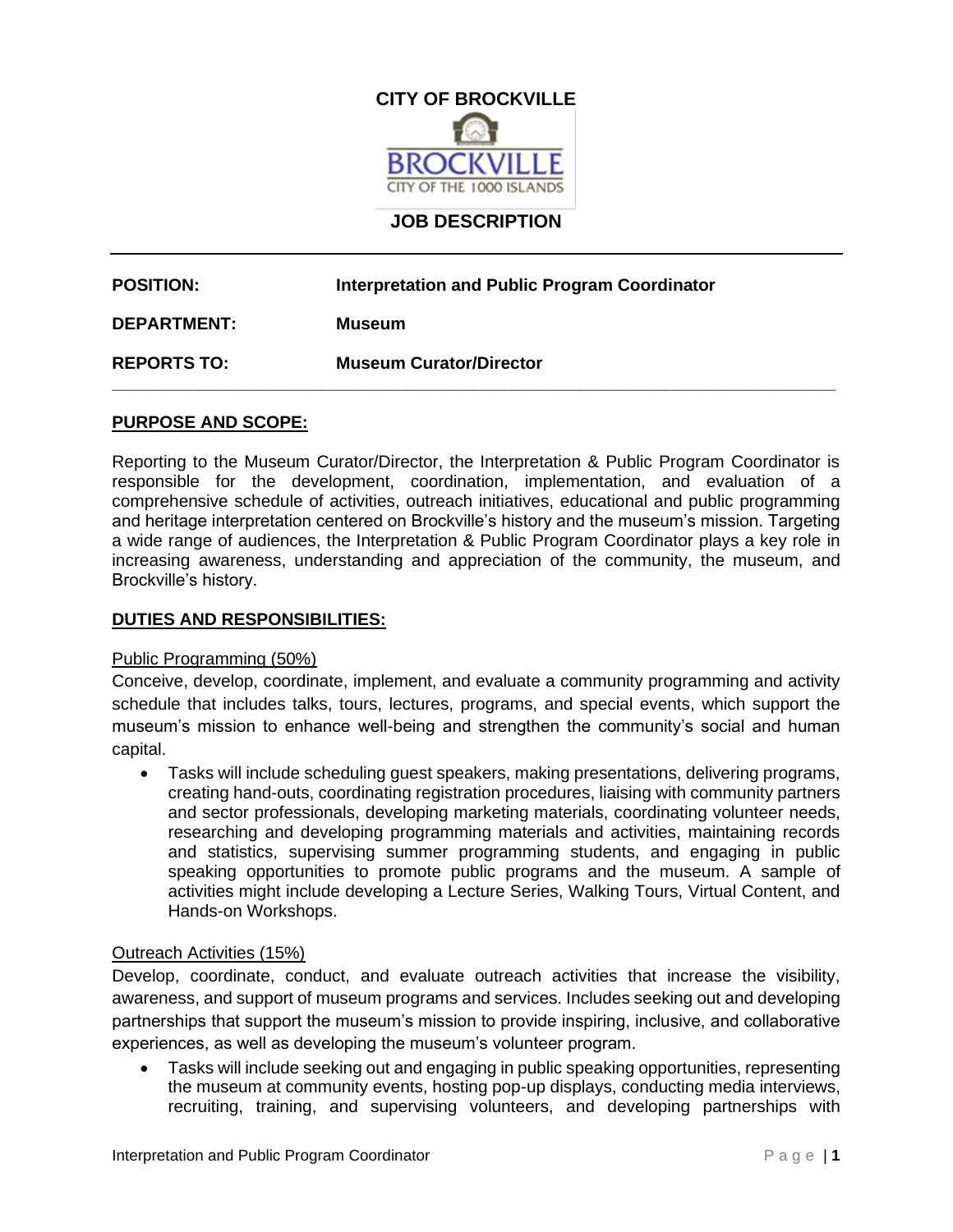community organizations and local businesses.

## Senior Programming (15%)

Conceive, develop, coordinate, implement, and evaluate regular programming opportunities that are delivered to seniors in long-term care facilities, hospitals and/or Senior Residences.

• Tasks will include using museum archives and artifacts in a safe and effective manner, researching and developing interactive programs that respond to the interests and needs of the audience, travelling to various locations to deliver programs, interacting with vulnerable members of the community, liaising with facility operators to coordinate schedules and respond to needs, producing reports and maintaining records and statistics.

## Youth Educational Programming (10%)

Conceive, develop, coordinate, implement and evaluate a thorough offering of educational programs which respond directly to the needs of teachers and students as they relate to the Ontario Curriculum and which can be delivered in a traditional or non-traditional setting, on site, on the road, or online.

• Tasks will include using museum archives and artifacts in a safe and effective manner, researching and keeping abreast of relevant provincial and local school curriculum, communicating with teachers, district personnel and home school organizations, connecting current museum exhibitions to relevant curriculum and programs, producing marketing material relating to program offerings, developing annual schedule of programs in partnership with local home school organizations, researching, developing and delivering creative curriculum-based programs to audiences at both the museum and at various schools throughout the region as required, working within a limited budget, maintaining records and statistics, maintaining an educational artifact collection and monitoring programming supplies and materials.

## Group Tours (5%)

Conceive, develop, coordinate, implement and evaluate incoming group tour services.

• Tasks will include developing tour group offerings, liaising with tour operators, booking groups, coordinating volunteer needs, delivering programming, following-up, and invoicing. Groups might include bus tour companies, cruise lines, private small groups, and conference groups. Offerings might include self-guided museum tours, walking tours, and step-on bus tours.

The Interpretation and Public Program Coordinator will be an active member of the museum team and is expected to provide input with regard to museum activities, exhibits, policy and procedures as well provide assistance with regular museum functions as required while fostering an environment of exceptional visitor services. (5%)

#### *Note: Above duties are representative of a typical position and are not to be construed as all-inclusive.*